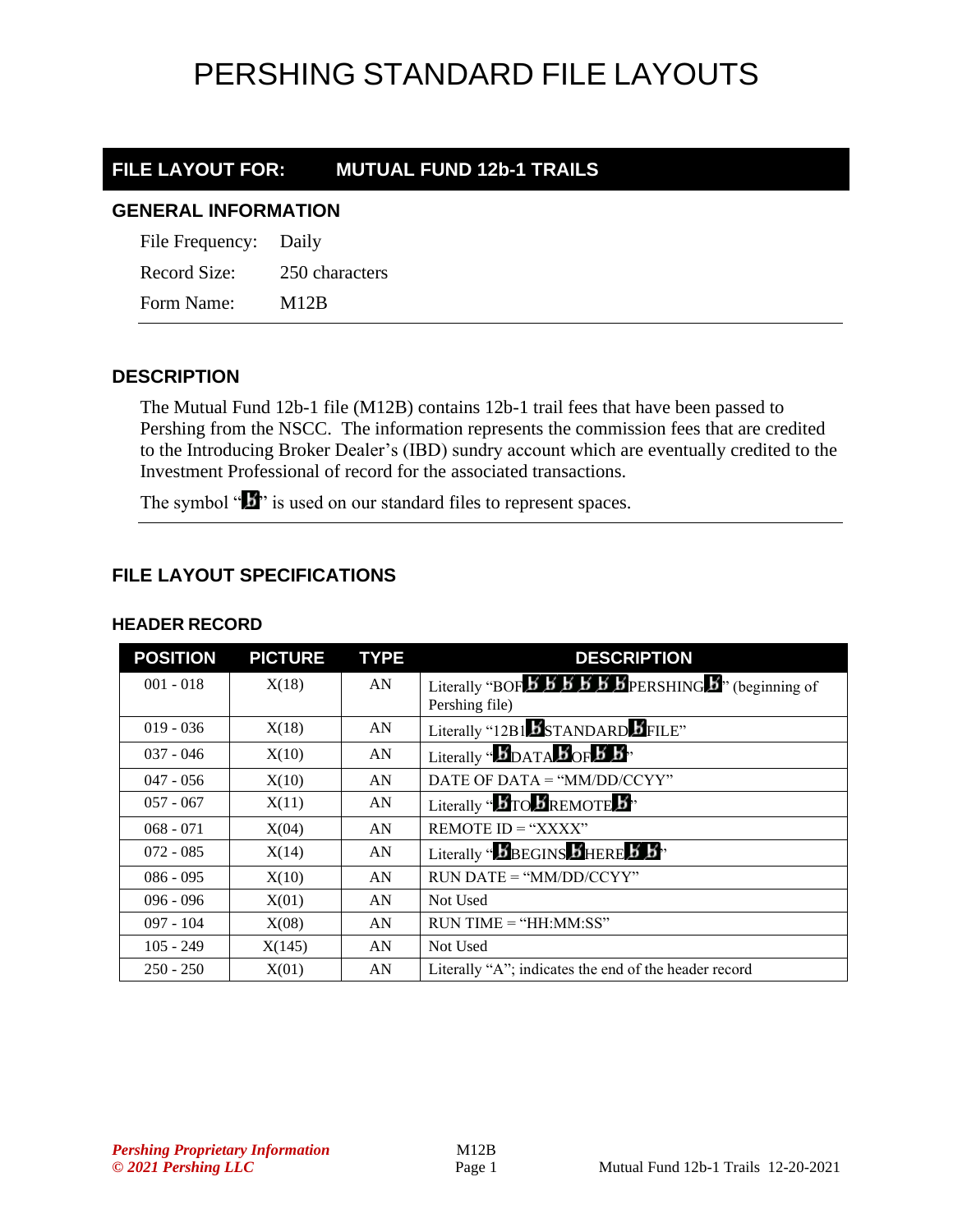## PERSHING STANDARD FILE LAYOUTS

#### **DETAIL RECORD A**

| <b>POSITION</b> | <b>PICTURE</b> | <b>TYPE</b>      | <b>DESCRIPTION</b>                                                                                                                                                                          |
|-----------------|----------------|------------------|---------------------------------------------------------------------------------------------------------------------------------------------------------------------------------------------|
| $001 - 002$     | X(02)          | AN               | TRANSACTION CODE = "MB"                                                                                                                                                                     |
| $003 - 003$     | X(01)          | AN               | RECORD INDICATOR VALUE = "A"                                                                                                                                                                |
| $004 - 009$     | 9(06)          | ${\bf N}$        | RECORD ID SEQUENCE NUMBER; begins with "000001"                                                                                                                                             |
| $010 - 013$     | X(04)          | AN               | FUND FAMILY IDENTIFIER                                                                                                                                                                      |
| $014 - 022$     | X(09)          | AN               | <b>CUSIP<sup>®</sup></b> NUMBER                                                                                                                                                             |
| $023 - 030$     | X(08)          | AN               | PROCESSING DATE, in CCYYMMDD format                                                                                                                                                         |
| $031 - 033$     | X(03)          | AN               | OFFICE (BRANCH) NUMBER                                                                                                                                                                      |
| $034 - 036$     | X(03)          | AN               | INTRODUCING BROKER DEALER (IBD) NUMBER                                                                                                                                                      |
| $037 - 068$     | X(32)          | AN               | <b>INTRODUCING BROKER DEALER NAME</b>                                                                                                                                                       |
| $069 - 077$     | X(09)          | AN               | CUSTOMER ACCOUNT NUMBER, including Office (3) and<br>Base Account (6)                                                                                                                       |
| $078 - 087$     | X(10)          | AN               | <b>CUSTOMER SHORT NAME</b>                                                                                                                                                                  |
| $088 - 088$     | X(01)          | AN               | PERSHING TRANSACTION INDICATOR; values include:                                                                                                                                             |
|                 |                |                  | " $1$ " = Is not a Pershing Transaction                                                                                                                                                     |
|                 |                |                  | " $\mathbf{J}$ " = Is a Pershing Transaction                                                                                                                                                |
| $089 - 092$     | X(04)          | AN               | INVESTMENT PROFESSIONAL (IP) NUMBER                                                                                                                                                         |
| $093 - 117$     | X(25)          | AN               | INVESTMENT PROFESSIONAL NAME                                                                                                                                                                |
| $118 - 127$     | X(10)          | AN               | SUNDRY ACCOUNT NUMBER, including Office (3), Base<br>Account (6) and Type (1); values for Type include:<br>" $0$ " = Cash on Delivery<br>" $1"$ = Cash<br>" $2"$ = Margin<br>" $3"$ = Short |
|                 |                |                  | " $4$ " = Special Subs                                                                                                                                                                      |
|                 |                |                  | " $5$ " = Arbitrage                                                                                                                                                                         |
|                 |                |                  | " $8$ " = Precious Metals                                                                                                                                                                   |
|                 |                |                  | " $9$ " = Income                                                                                                                                                                            |
| $128 - 128$     | X(01)          | AN               | Not Used                                                                                                                                                                                    |
| 129 - 143       | 9(07)v9(08)    | ${\bf N}$        | <b>COMMISSION AMOUNT</b>                                                                                                                                                                    |
| 144 - 144       | X(01)          | ${\bf A}{\bf N}$ | CREDIT/DEBIT INDICATOR; values include:                                                                                                                                                     |
|                 |                |                  | " $1"$ = Debit                                                                                                                                                                              |
|                 |                |                  | " $2"$ = Credit"                                                                                                                                                                            |
| $145 - 145$     | X(01)          | AN               | CUSTOMER TYPE INDICATOR; values include:                                                                                                                                                    |
|                 |                |                  | " $1$ " = Dealer                                                                                                                                                                            |
|                 |                |                  | " $2"$ = Fund                                                                                                                                                                               |
| $146 - 165$     | X(20)          | AN               | TRANSACTION DESCRIPTION, Line 1                                                                                                                                                             |
| $166 - 185$     | X(20)          | AN               | TRANSACTION DESCRIPTION, Line 2                                                                                                                                                             |
| $186 - 205$     | X(20)          | AN               | TRANSACTION DESCRIPTION, Line 3                                                                                                                                                             |
| $206 - 225$     | X(20)          | AN               | TRANSACTION DESCRIPTION, Line 4                                                                                                                                                             |